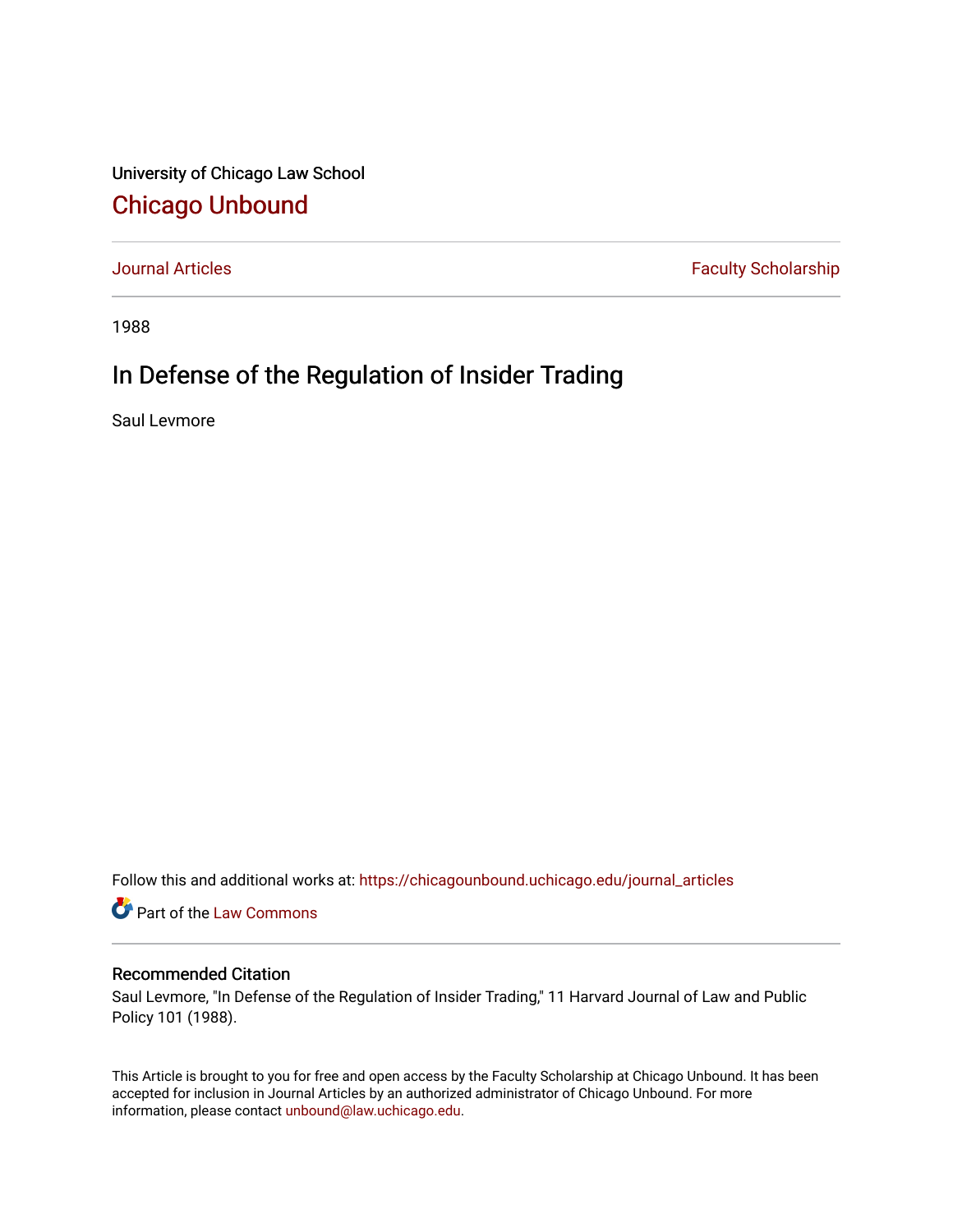# IN **DEFENSE** OF THE REGULATION OF INSIDER TRADING

#### SAUL LEVMORE\*

The regulation of insider trading-transactions in the securities of a firm by persons possessing special information that is derived from their advisory or fiduciary relationship or their employment with the firm-has had strong support among those who look to noneconomic values to determine the proper role of government and the ideal content of laws in our society, but it has had much weaker support among observers who identify with the law-and-economics movement. In this essay, I argue that there is little reason to think that unregulated insider trading is a good thing. These comments stress the economic dangers of insider trading and indicate, in passing, that these dangers are related to those that underlie-but that are also insufficiently recognized in—the case for *not* regulating the behavior of managers seeking to thwart tender offers.

Part I of these comments compares the "disclose-or-abstain" scheme, the current strategy of our federal laws for regulating insider trading, with other schemes, including deregulation. Part II focuses on insider trading and mergers.

I.

The starting point in assessing different strategies for dealing with insider trading is a framework-adopted by many commentators today, but advocated by Henry Manne alone some years ago—that recognizes both the value of information and the importance of protecting property rights. In the settings that raise the question of the proper regulation of insider trading, these two goods, information and property rights, are frequently forced into competition with one another. A legal system that stressed the value of information might, for instance, encourage or force all businesses to disclose information about future plans and projects. After all, when such information is withheld, neighbors, customers, suppliers, investors, and competitors are likely to make suboptimal decisions. It is obvious, however, that this sort of full disclosure, while

**<sup>\*</sup>** Professor of Law, University of Virginia.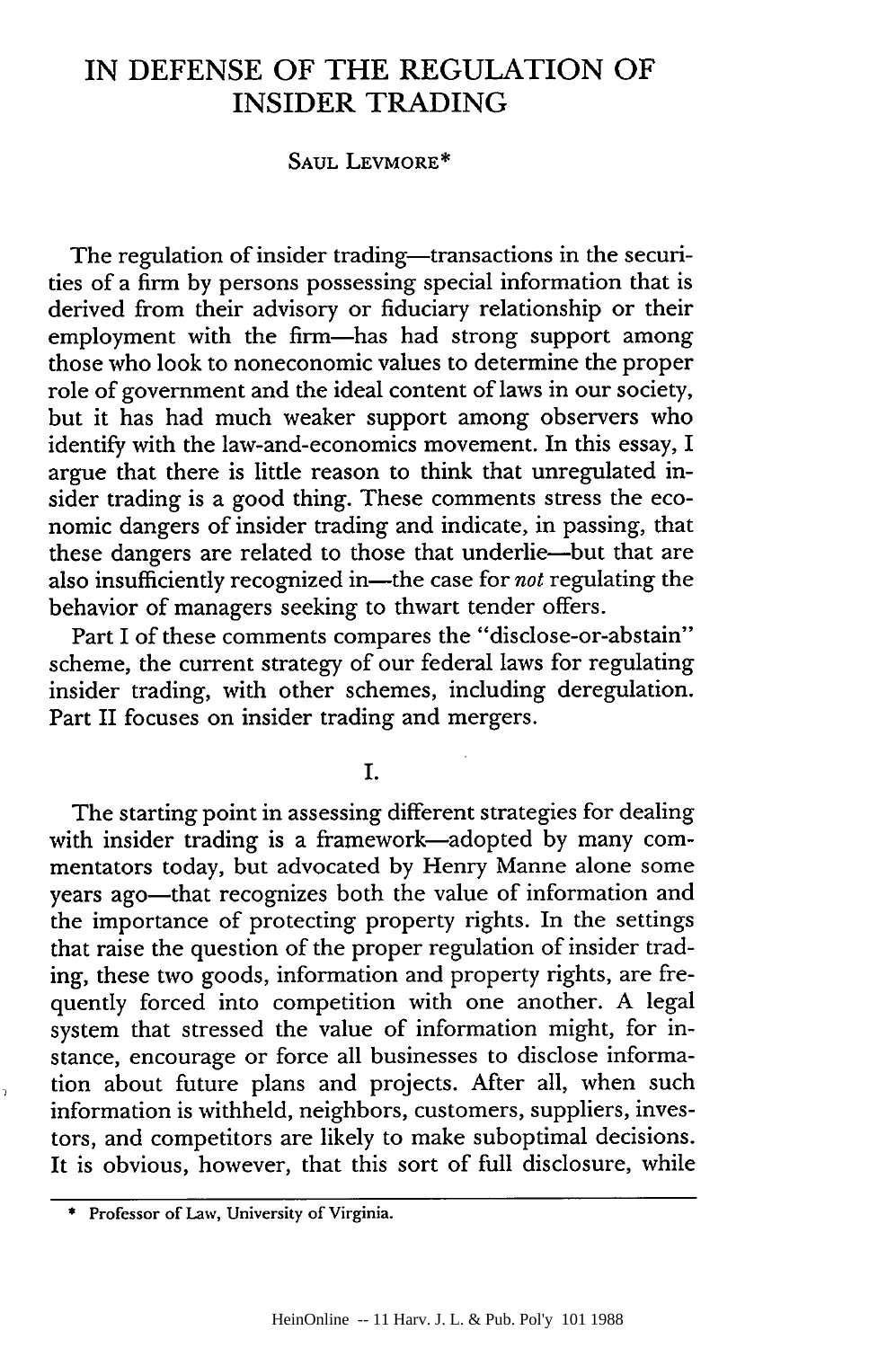promoting efficient behavior on the part of persons and entities affected by the actions of the disclosing business, can be harmful to the interests of the discloser. A firm that disclosed all its future plans would find, for example, that it faced higher prices when dealing with informed, strategic suppliers who controlled assets of special importance to the firm's plans. Quite clearly, the value of a firm's plans, or property in general, decreases if the firm must reveal these plans at a time that is premature in terms of minimizing the cost of putting such plans into effect. Thus, it appears clear that rules requiring the disclosure of information may interfere with property rights.

The converse proposition—that full protection of property rights may lead to too little information and to inefficient behavior-is even easier to grasp. If, for example, a firm withholds information about its plan to provide train service between points A and B (perhaps because it fears that disclosure will cause an increase in the price of land needed for this rail link), then other businesses may make suboptimal locational decisions (to set up in location C, for instance) that can only be corrected at great expense once they learn about train service between A and B.

I have pointed out elsewhere that a legal system can try to resolve this tension and have the advantages of both full information and property right protection by requiring disclosure while endowing firms with eminent-domain-like powers to offset the strategic responses of those with whom they deal.' Such a scheme, however, creates different costs to the extent that eminent domain is itself a costly and imperfect process.<sup>2</sup> I do not wish to argue for such a scheme, but rather only to set in proper perspective our current insider trading laws. The current "disclose-or- abstain" regime, requiring insiders to refrain

102

**<sup>1.</sup>** Levmore, *Securities and Secrets: Insider Trading and the* **Law** *of Contracts,* 68 VA. L. REv. 117, 126-28, 142-44 (1982).

<sup>2.</sup> A useful way to think about this point is to note that the government has more trouble keeping its plans secret than private enterprises do, if only because the government tends to hold hearings and votes on the details of its plans, but the government is then able to use its takings power to overcome the disadvantages of openness. Thus, when the government plans to construct a highway, in'the absence of eminent domain some landowners would hold out for high prices for their well-located property (and these holdouts might even put an end to the highway plan). Similarly, the law could require more disclosure of all businesses, in order to improve the information flow in the economy, but then arm the disclosers with the power to condemn property (at predisclosure prices). Inasmuch as eminent domain is a less than perfect process, it is not surprising that our legal system does not choose this path. *See id.* at 142-44, 152-54.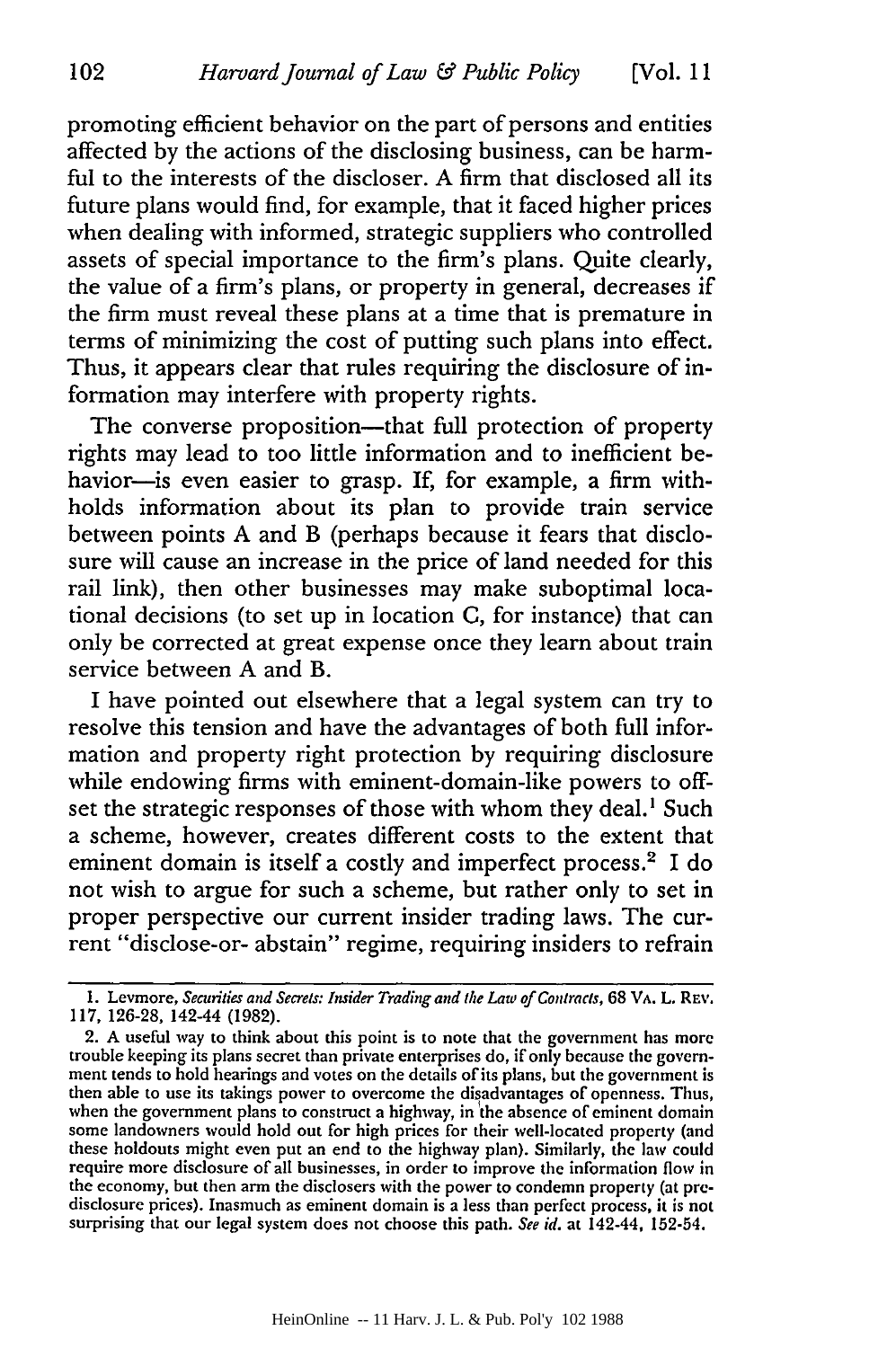from trading if they have an informational advantage, needs to be contrasted not only with a "free market" regime, but also with a "full information" scheme. Under full information rules, there would be more disclosure, and hence more efficient decisions made by those affected by this information, than under the present "disclose-or-abstain" rules, and there would be much more information than in a completely unregulated, "free-market" system. My intuition-since there are no data measuring the costs of disclosure or nondisclosure-is that the current "disclose-or-abstain" regime is a decent compromise between a completely unregulated approach that would suppress valuable information, and a more regulatory approach that would strive for full disclosure with some "private eminent domain." Because the attacks on the current substantive rules are mostly from the deregulation flank, I turn now to specific efficiency-based arguments against complete deregulation.

It is useful to note first that under rules allowing insiders to trade on inside information, information will be disclosed more slowly than under the disclose-or-abstain rules presently in effect. After all, if insiders, who are able to decide when to disclose information about a firm's plans, can profit from trading, when in fact they know more about the firm's future than do outsiders to whom they will sell securities or from whom they will purchase securities, it stands to reason that these insiders will hold on to their advantage longer than they will if they are not allowed to profit from the inside information. An insider who knows that valuable mineral properties have been discovered will withhold this information, not only to give the firm time to sign contacts before those with whom it deals know enough to change their strategy, but also to give himself time to trade profitably on the information.<sup>3</sup> To the extent that suppliers, customers, outside investors, and others will then be ignorant for longer periods of time, they will make more inefficient decisions. In short, decisions made by outsiders that are contingent in some way on information possessed by insid-

<sup>3.</sup> The essential point is that information about a firm's plans has a social value that exceeds the private value to the firm. The firm will, therefore, have less interest in encouraging its employees to disclose sooner rather than later than will the society have in receiving this information. To the extent that the firm must worry that employees will misbehave in order to profit from bad news, see infra text preceding note 4, it will have an incentive to discourage the withholding of information. The firm's efforts in this regard can hardly be perfect and, in any event, need not carry over to good news.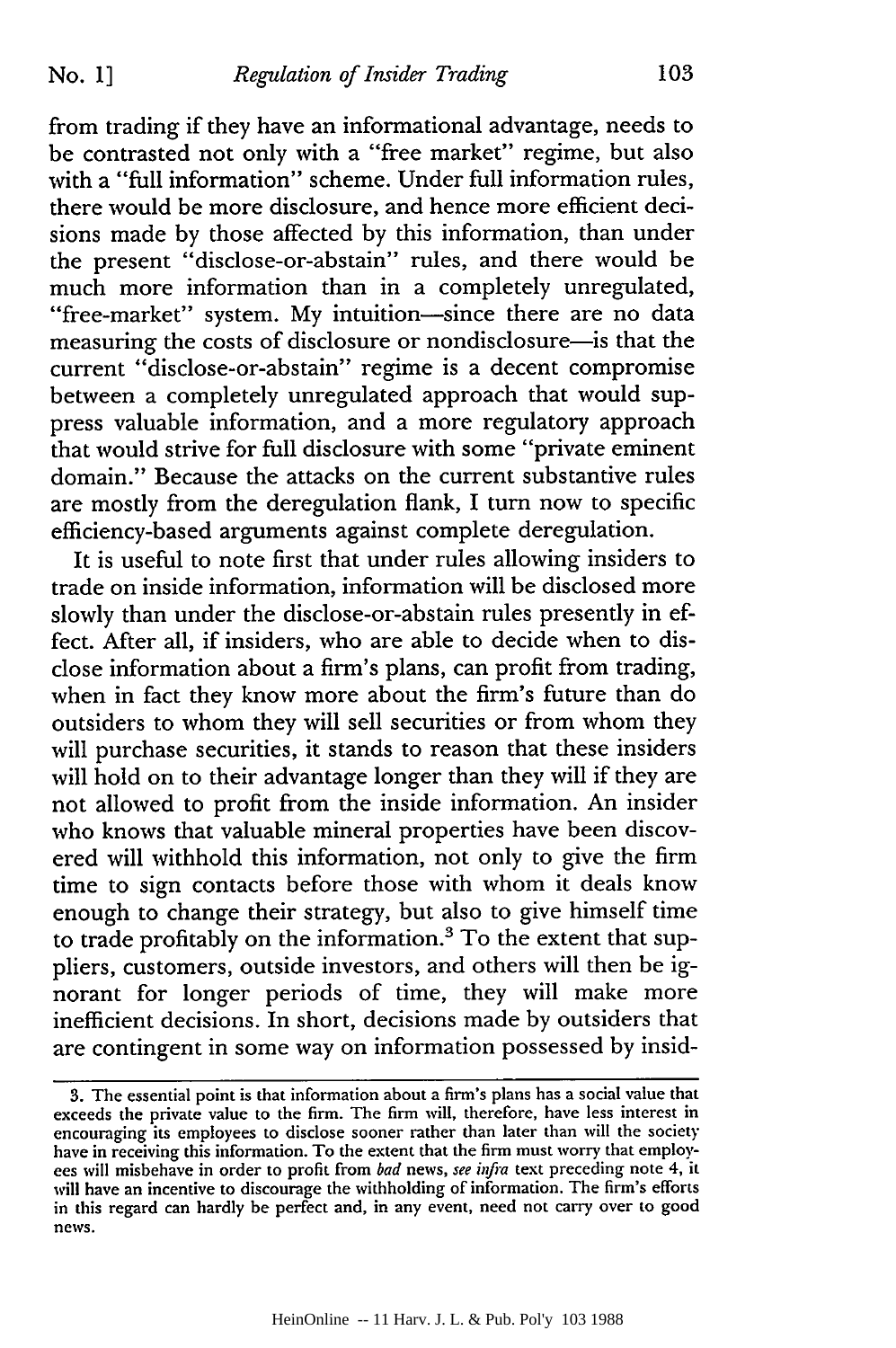ers will be made more efficiently in the present "disclose-orabstain" world than in an unregulated, free-market world.

A second reason to think that some regulation of insider trading is better than none is apparent once one considers that an insider can also profit from advance knowledge of a price *decrease* by selling short in advance of the publication of the information. It is almost paradoxical that the moral hazard associated with this means of profiting—that an insider will actually *cause* a loss so that a price decrease that he can profit from will occur-is readily ignored by most proponents of deregulation. After all, the argument most frequently advanced in favor of deregulation is that insider trading offers an important and desirable incentive for those agents who run a firm to increase its value. Presumably, agents will work hard and cleverly, and since they will know that they have done so, they will trade successfully in the firm's securities. This ability to trade profitably will, in turn, cause them to work harder and more cleverly. This argument requires a belief that other possible incentives that shareholders (and markets) might offer their agents, including stock options, explicit bonuses, promotions, and lateral job opportunities, are not adequate substitutes for insider trading. This claim is unpersuasive, because it appears that all the positive incentive qualities of insider trading can in fact be matched by other tools-and these other tools, such as stock options, are explicit and calculable by employers, or shareholders, and are therefore preferable to insider trading. Indeed, I think it no surprise that we do not regularly see corporations *granting* managers the right to trade on inside information, and attempting through this grant to overcome the 1934 Securities Exchange Act. 4

But if we assume for the sake of argument, as proponents of deregulation must, that insider trading is a stimulant that cannot be equaled by compensation tools that are currently legal,

<sup>4. 15</sup> U.S.C. §§ 77b-77e, 77j-77k, 77m, 77o, 77s, 78a- 78kk (1982 & Supp. III 1985). A popular contemporary question is whether it would be a violation of the federal securities laws if an insider traded in the employer's stock after being permitted explicitly by his employer to trade on inside information. It has been noted that we have no historical example of a firm forbidding (or trying to forbid) insider trading, although it would have been possible to legislate the content of the 1934 Securities Act in this private way. *See* Dooley, *Enforcement of Insider Trading* Restrictions, 66 VA. L. REv. 1 **(1980).** The point in the text is to argue that if firms' failure to contract out of the unregulated scheme (especially before 1934) proves something then so does the modern failure to contract out of the "disclose-or-abstain" regulatory pattern.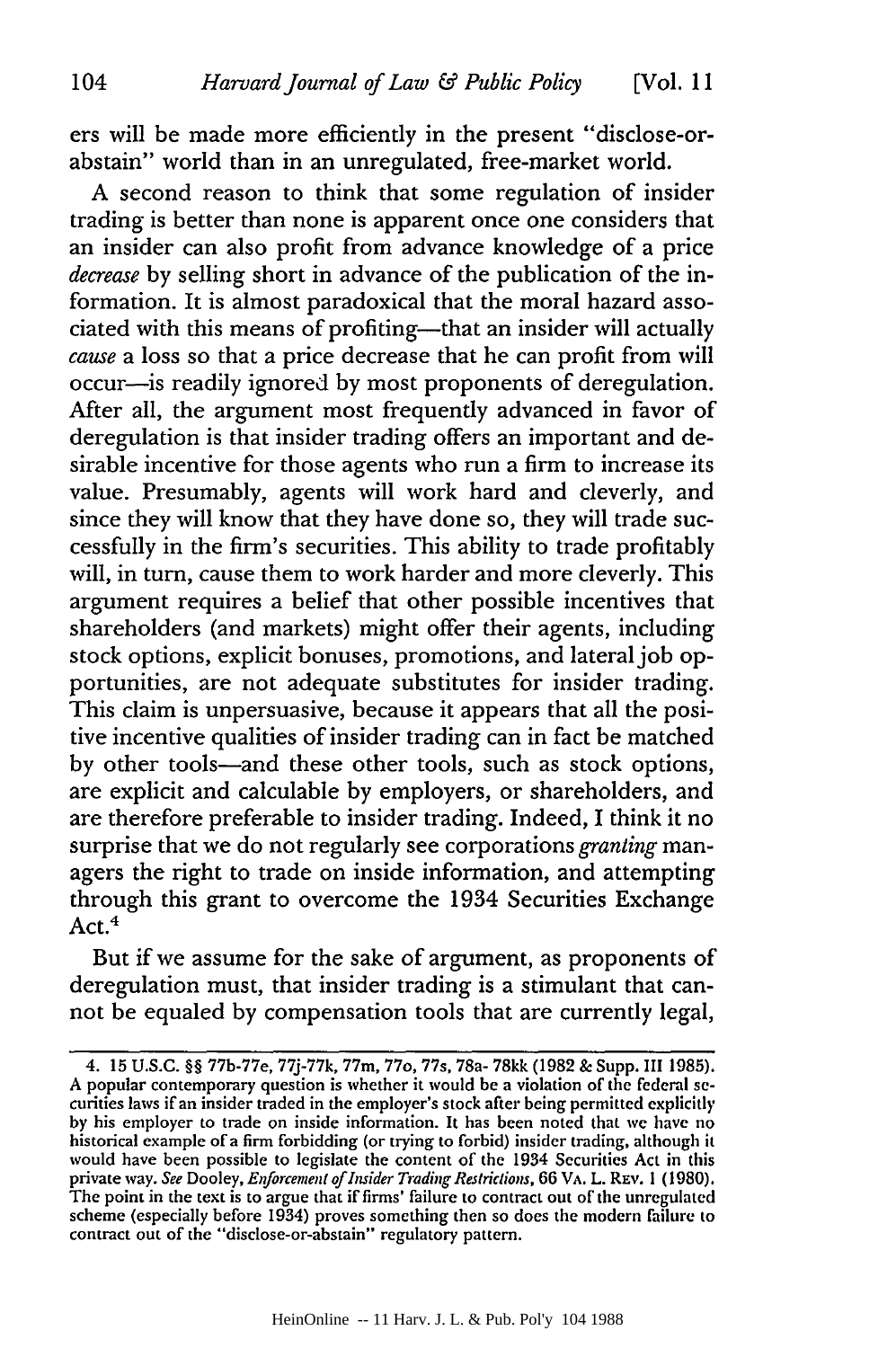then it follows that insider trading is also dangerous, because the profit potential from a drop in security prices can motivate poor work or behavior by insiders that is disastrous to the interests of the firm. An insider might ruin a promising research project or overlook fraud by a subordinate simply to profit from the later, inevitable downturn in the firm's value. It is inconsistent to insist that insiders will not behave badly in order to profit from downturns that they know about ahead of the market because other market forces, such as their reputational interests, will make such negative behavior not worthwhile, while arguing that similar market forces do not adequately reward good work.

In short, deregulation threatens the economy with less information and with strategically bad behavior by insiders. These arguments, and the evolution toward regulation of insider trading in so many legal systems, create a strong presumption that must be overcome by those who would deregulate.<sup>5</sup>

# II.

#### The second point developed in Part I, that we must worry

At the symposium at which a version of this paper was presented, Judge Douglas Ginsburg asked those who would completely deregulate insider trading a pointed and pedagogically useful question: "Would you also allow judges or government officials to trade on the basis of information about the way in which they know they will decide matters (that are as yet unpublicized)?" Note that there is *less* of a moral hazard (at least for judges) than in the case of corporate insiders because, while the latter might prefer that their company do poorly (after selling short, for instance), judges could often profit from a decision in favor of either party.

If there is a response from the deregulation camp to the question implicit within this question, it is presumably that judges will not be better motivated to work harder or better by the profit potential of insider trading, so that nothing is gained by such deregulation and something is lost if they will be tempted to expand their jurisdiction or the variability of their decisions. In the case of other government officials, there is arguably a serious moral hazard that compels us to forbid such trading. An official who makes zoning decisions, for instance, might make inefficient decisions in order to profit from increases in certain property values. However, this is precisely the problem with insider trading by corporate insiders. I would be interested to know how proponents of deregulation would answer the question about "insider" trading by judges and other government employees.

<sup>5.</sup> I do not mean to insist that regulation is always the norm and that deregulators must prove their case beyond any doubt. Deregulation involves a weakening of property rights (possessed by all the owners of each firm), and I think it fair to argue that those who would eliminate these evolved property rights bear the burden of proof, much as we would require convincing arguments before we made shoplifting legal. The fact that most people would explain shoplifting rules as simply "fair" to shopkeepers hardly diminishes the strong economic arguments which suggest that virtually everyone is better off with a rule protecting property rights (and avoiding the waste of resources that would be used in guarding goods from shoplifters.)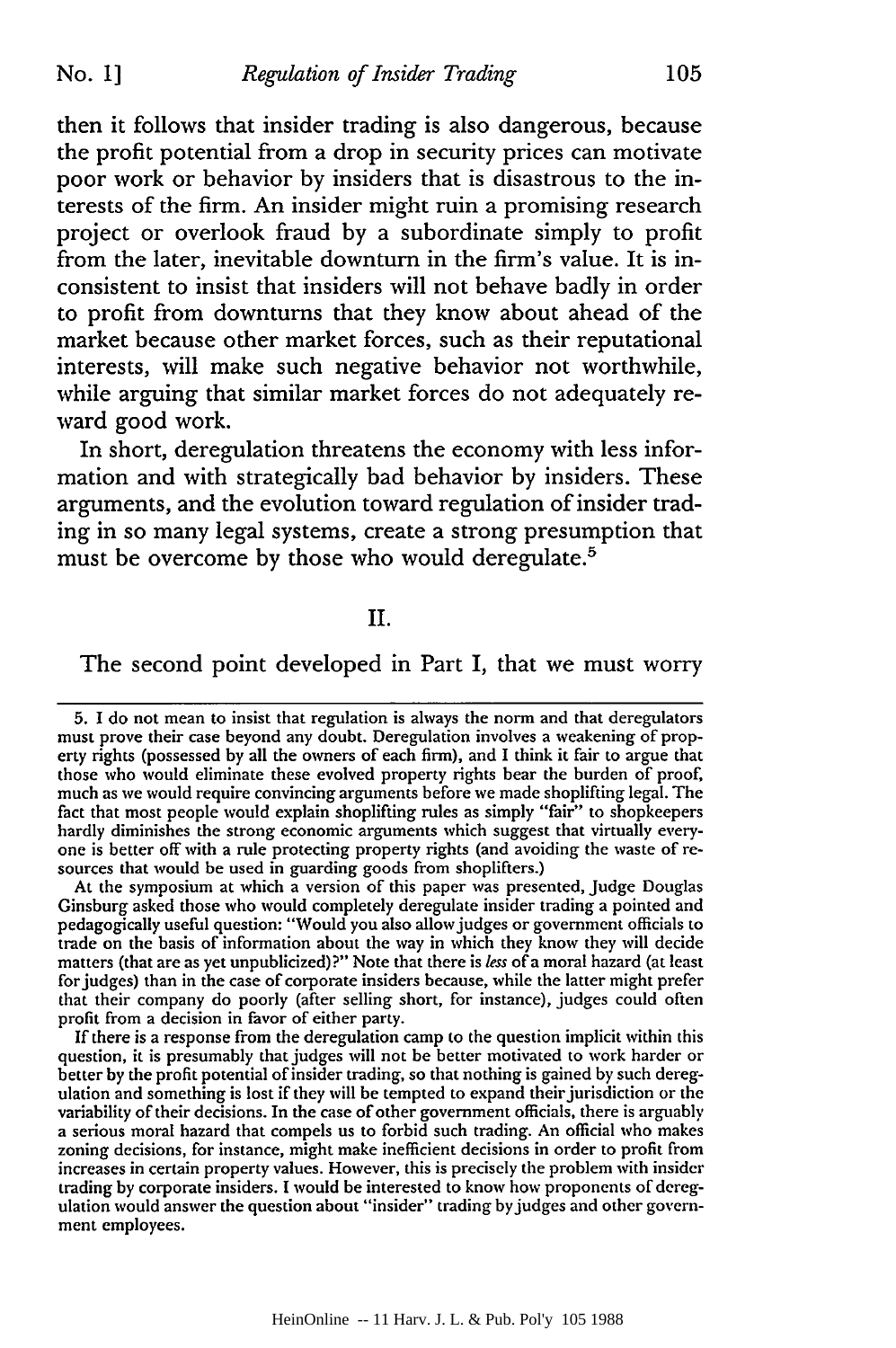about encouraging inefficient behavior, can be made with regard to many legal questions. Consider, for example, one area of law not very different from the regulation of insider trading by corporate managers and directors-the regulation of "going private" transactions in which insiders buy out public shareholders. If we can ignore both the borrowing that often distinguishes these transactions from other forms of insider trading and the tax laws that may have motivated them, $6$  it is possible to focus on the question of whether such structural changes are likely to be efficient (as, one presumes, most voluntary transactions are), or whether there is reason to be concerned about inefficient transactions. The usual arguments for and against such transactions simply extend the insider trading debate; on the one hand, after the firm "goes private," the managers will own all the equity in the firm, and may, therefore, work harder. On the other hand, these managers may have waited until they developed information that good fortune was around the corner before booting the public shareholders whose funds helped develop this information and employ these managers in the first place.7 "Going private" is, after all, simply a huge trade by insiders.

If we focus, however, on the possibility that a moral hazard may generate *inefficient* behavior, a different concern about "going private" transactions materializes. Imagine a firm that is currently selling at \$10 per share. Its managers know of two distinct plans for its future. The first involves combining with any of three or four other firms in a related business, and the second involves developing some research proposals that have been worked on internally and secretly. Imagine that the first plan would cause the firm's value to rise to \$20 per share, so that one of these three or four potential acquirers is expected to try to acquire the firm for a price between \$10 and \$20, and the second plan would cause its price to rise to \$15. Even if "going private" will cause the potential acquirers to lose interest (perhaps because they would need to give the target's managers too large a stake in the surviving enterprise), and even if the insiders must pay a premium to go private, the insiders will often prefer the less efficient, less valuable second plan because

<sup>6.</sup> *See* **Levmore,** *The Positive Role of Tax Law in CGoporate and Capital Markets,* **12J. CoRp.** LAw 483 (1987).

*<sup>7.</sup> See* R. C.ARK, CORPORATE LAW **507** (1986).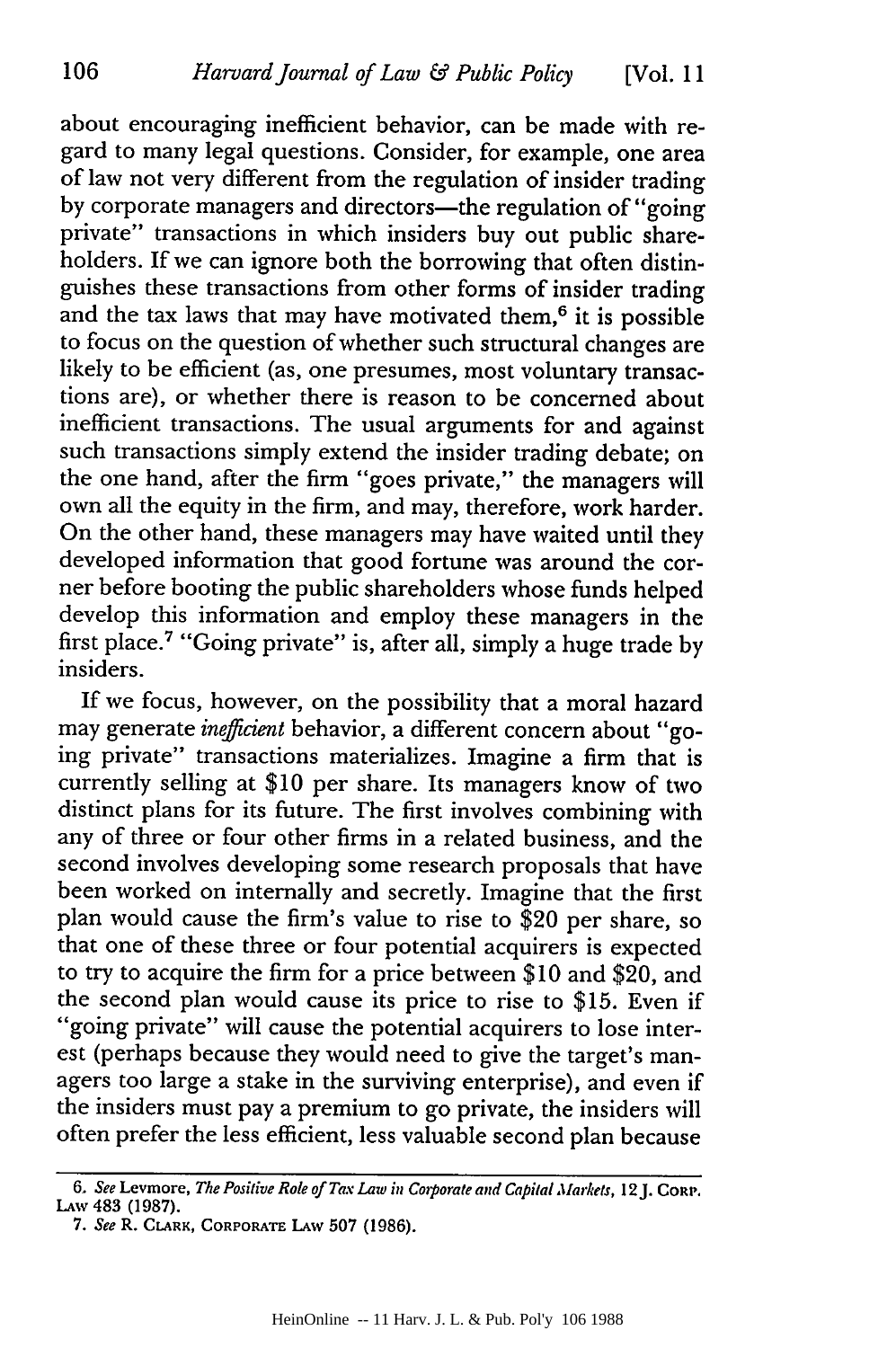No. **1]**

they get 100% of its profits, while they would often have to share the value of the outside offer with other shareholders. Plainly, 100% of X can be worth more than less-than-100% of an amount greater than X.<sup>8</sup>

This example prompts both a general and a specific point. The general point is that while deregulation of merger law is a terribly important topic for public education and law reform, little is gained by defending insider trading that occurs around the time of tender offers as necessary to promote efficient takeovers. It may or may not be true that the Williams Act<sup>9</sup> and various state laws interfere excessively with the market for corporate control<sup>10</sup>; target shareholders encounter coordination problems that may be overcome only by rules and techniques that unfortunately allow selfish target managers to ward off those who would efficiently replace them. But these questions and tensions need to be confronted directly, not through claims that insider trading *beneficially* allows an acquirer to escape the Williams Act and accumulate sufficient numbers of shares to take over a hostile target. As we have seen, such insider sales of stock can just as well lead to inefficient behavior. It is even possible that insiders will favor a merger that is profitable to an acquirer but *not* to the target, simply as a means of profiting from the sale of shares to the acquirer.

The specific point that is related to the idea that inside traders may prefer less efficient changes to more efficient mergers concerns the scope of Rule 10b-5 of the 1934 Securities Act.<sup>11</sup> Can an employee of an *acquirer* trade in the target company's

<sup>8.</sup> Imagine that the insiders own **39** of **100** outstanding shares and that these shares trade at \$10. If they can "go private" by buying the remaining 61 shares at an average price **of** \$12 (this example will work if they can buy up these shares at an average price of less than \$15.35), then when the value rises to \$15, their overall profit will be ( $39 \times$ 5)  $+$  (61  $\times$  3) = \$378. If, on the other hand, an outside acquirer will pay \$16 for all the firm's shares, the insiders will only receive  $39 \times 6 = $234$ .

<sup>9. 15</sup> U.S.C. §§ 781-78n (1982 & Supp. III 1985).

**<sup>10.</sup>** Disclosure and other legal obligations of the acquirer may interfere with efficient acquisitions. On the other hand, the coordination problems experienced by dispersed target shareholders and the advantage, which I believe normally accrues to the first bidder in an auction where information is expensive, may call for legal rules that interfere with the first bidder's, or acquirer's, maneuvers. These matters are beyond the scope of this discussion.

<sup>11. 17</sup> G.F.R. § 240.10b-5 (1986). Rule **lob-5** states:

It shall be unlawful for any person, directly or indirectly, by use of any means or instrumentality of interstate commerce, or of the mails or of any facility of any national securities exchange,

<sup>(</sup>a) To employ any device, scheme, or artifice to defraud,

<sup>(</sup>b) To make any untrue statement of a material fact or to omit to state a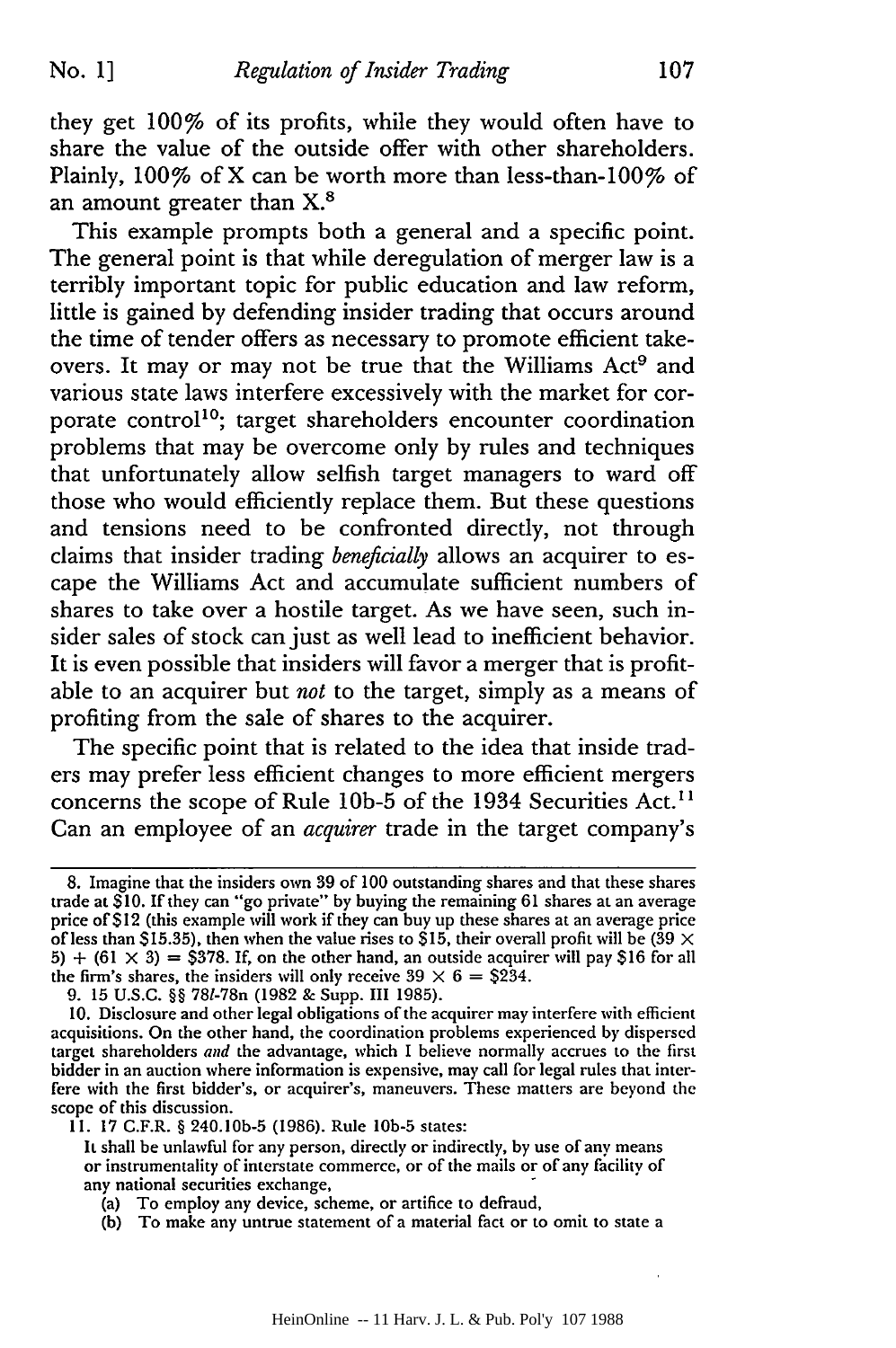stock on the basis of inside information? Inasmuch as recent decisions in this area have focused on the duty owed by the trader to the company whose securities are traded, there is every reason to think that this question will be answered in the affirmative. The acquirer's employee would seem to violate Rule **lOb-5** only by trading in the acquirer's stock and not in the target's stock.<sup>12</sup> A moment's reflection on the moral hazards associated with insider trading suggests, however, that it might be useful to use the existing securities laws to bar trading by those who owe a duty to the target or to the acquirer. After all, just as a target's insiders can profit through insider trading by encouraging inefficient mergers (and downturns in the target's performance in general), so too can the acquirer's insiders profit by influencing their firm in the direction of inefficient transactions. The core problem is the ability to profit from control over bad news or inferior mergers, and it would seem that this can be done from either side of a merger.

## **CONCLUSION**

I have stressed two points. First, information matters a great deal, and there is likely to be *less* of it in an unregulated world where it can be withheld with impunity. Second, we need to think about the moral hazard of insiders' creating bad news. The best known examples of insider trading concern mineral discoveries and other items of good news. These examples have skewed our thinking so that there is a tendency to overemphasize the positive effect of insider trading on security prices and work effort, and underemphasize the moral hazard that the potential profit from insider trading will itself be the cause of bad news.

It is too easy these days to think of all deregulation as promoting free enterprise and all that is good. The real world is

material fact necessary in order to make the statements made, in the light of the circumstances under which they were made, not misleading, or

<sup>(</sup>c) To engage in any act, practice, or course of business which operates or would operate as a fraud or deceit upon any person, in connection with the purchase or sale of any security.

<sup>12.</sup> The trader is normally held to be liable only if he or she (or a "tipper") has some link (or "duty") to the traded company. See Chiarella v. United States, 445 U.S. 222 (1980); Dirks v. SEC, 463 U.S. 646 (1983). An acquiring company's employee would seem to have no duty to the target company. Although the its employee's trading in the target's stock, since this might cause a price rise that would make the acquirer's plan more costly, the acquirer has not been thought to have a securities-law-based claim on these facts.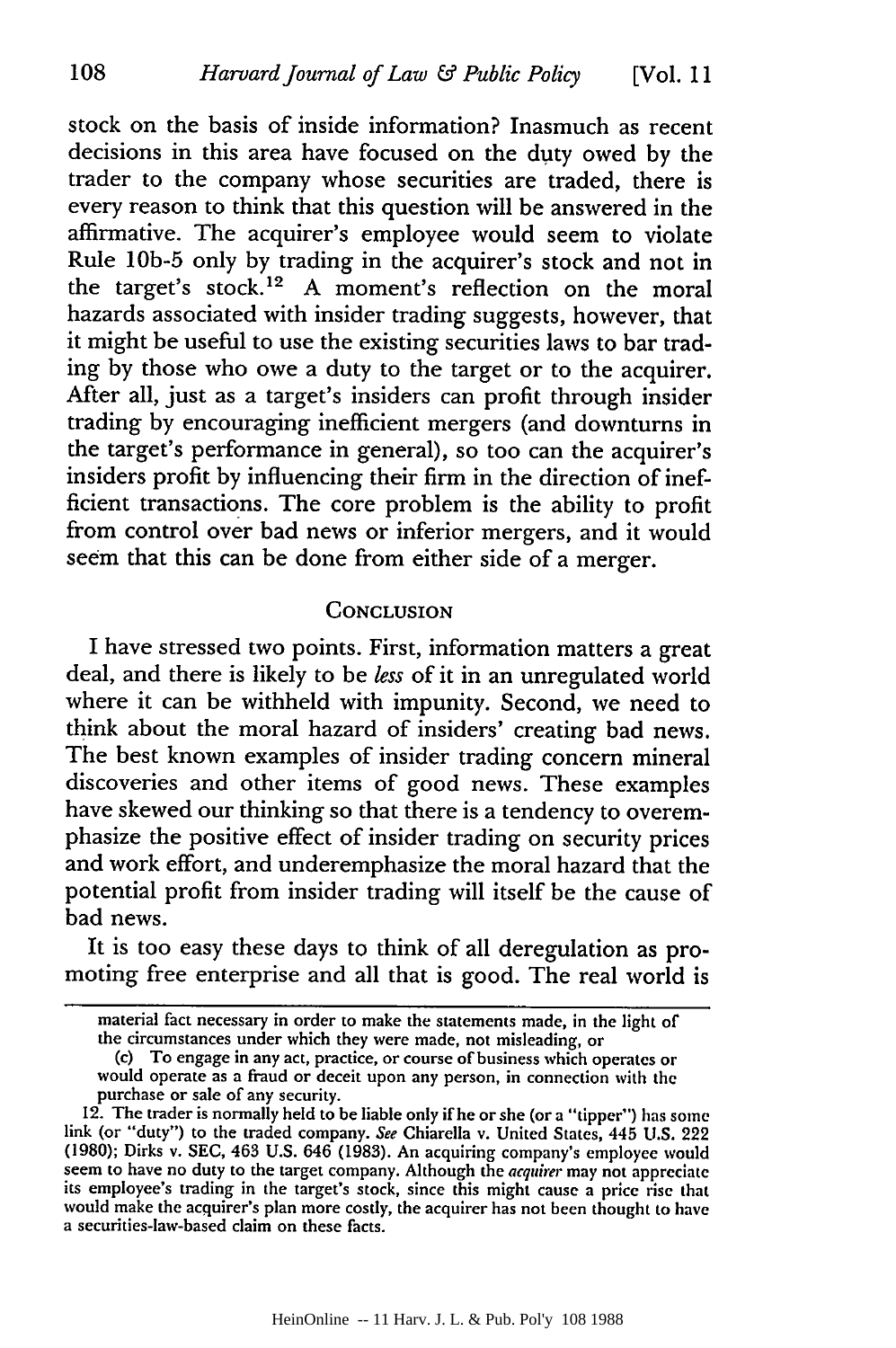more complicated. Many things, like shoplifting and insider trading, are illegal for good economic reasons. We must be sure we understand the economic arguments in favor of regulation before we rush to assume that economic regulation of insider trading is generated by half-baked ideas about what is "fair," and that the insider trading laws must all be dismantled.